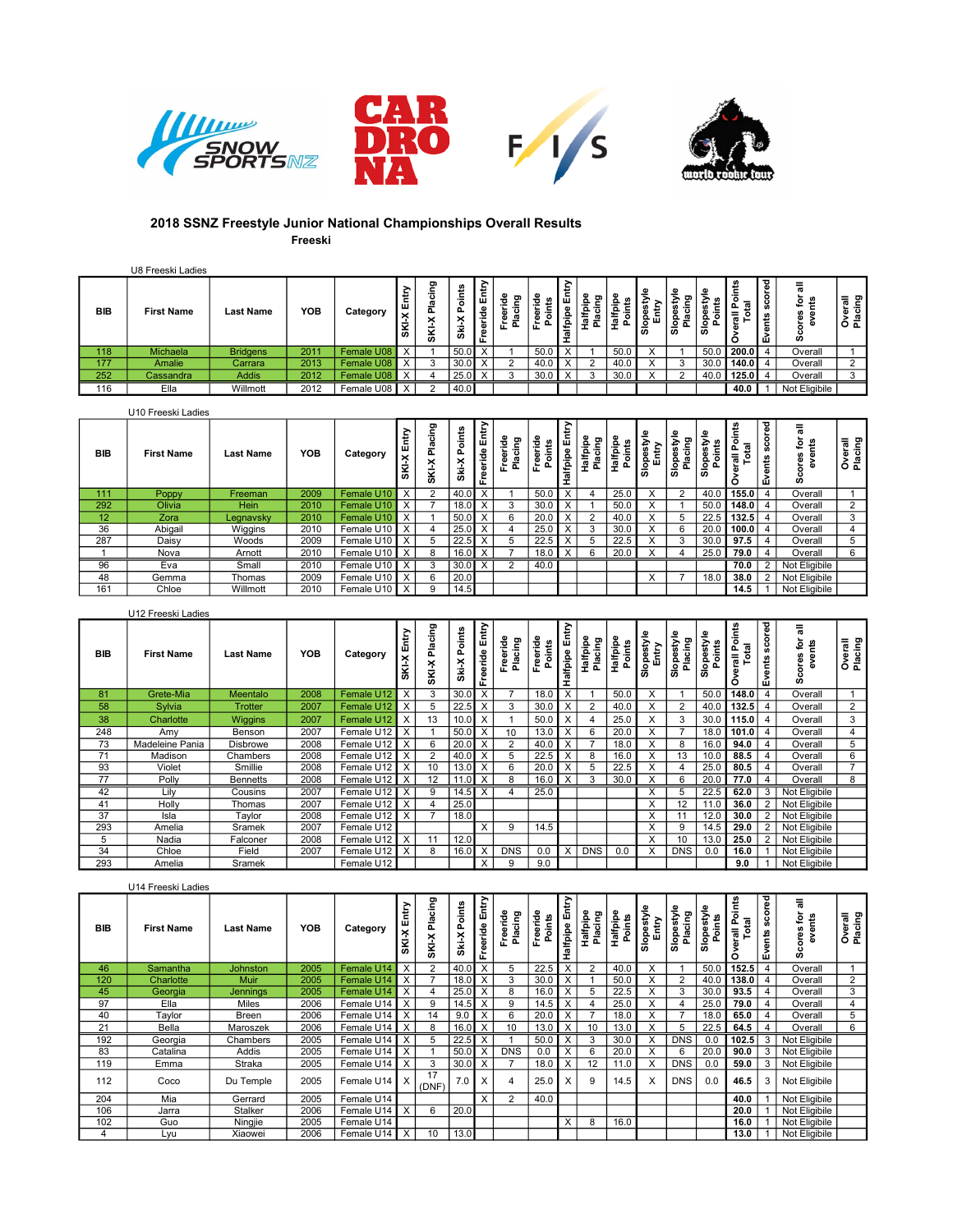| 78  | Anise  | Maclean | 2005 | Female U14 |            |      |  | 12.0 |   |      |  | 12.0 | Not Eligibile |  |
|-----|--------|---------|------|------------|------------|------|--|------|---|------|--|------|---------------|--|
| 143 | Guo    | Qiqi    | 2005 | Female U14 |            |      |  |      |   | 12.0 |  | 12.0 | Not Eligibile |  |
| 204 | Xiong  | Wenhui  | 2006 | Female U14 |            | 12.0 |  |      |   |      |  | 12.0 | Not Eligibile |  |
| 151 | Rona   | Qianva  | 2006 | Female U14 |            | 1.0  |  |      |   |      |  | 11.0 | Not Eligibile |  |
| 142 | Wang   | Yumiao  | 2005 | Female U14 |            |      |  |      | ъ | 10.0 |  | 10.0 | Not Eligibile |  |
| 207 | Huang  | Yunhong | 2006 | Female U14 |            | 10.0 |  |      |   |      |  | 10.0 | Not Eligibile |  |
| 226 | Zhang  | Wenva   | 2005 | Female U14 |            | 8.0  |  |      |   |      |  | 8.0  | Not Eligibile |  |
| 209 | 'Lihui | Jiavu   | 2005 | Female U14 | 16         | 7.5  |  |      |   |      |  | 7.5  | Not Eligibile |  |
| 5   | Tian   | Yaiun   | 2005 | Female U14 | <b>DNS</b> | 0.0  |  |      |   |      |  | 0.0  | Not Eligibile |  |

|                  | U16 Freeski Ladies |                  |            |              |                     |                  |                 |                |                     |                    |                         |                     |                    |                     |                       |                      |                             |               |                  |                    |
|------------------|--------------------|------------------|------------|--------------|---------------------|------------------|-----------------|----------------|---------------------|--------------------|-------------------------|---------------------|--------------------|---------------------|-----------------------|----------------------|-----------------------------|---------------|------------------|--------------------|
| <b>BIB</b>       | <b>First Name</b>  | <b>Last Name</b> | <b>YOB</b> | Category     | Entry<br>SKI-X      | Placing<br>SKI-X | Points<br>Ski-X | Freeride Entry | Freeride<br>Placing | Freeride<br>Points | ζ<br>alfpipe En<br>I    | Halfpipe<br>Placing | Halfpipe<br>Points | Slopestyle<br>Entry | Slopestyle<br>Placing | Slopestyle<br>Points | Points<br>erall Po<br>Total | Events scored | events<br>ω<br>o | Overall<br>Placing |
| 10 <sup>10</sup> | Ruby               | <b>Andrews</b>   | 2004       | Female U16   | X                   |                  | 50.0            | $\checkmark$   | $\Omega$            | 40.0               | $\overline{\mathsf{x}}$ | 3                   | 30.0               | X                   | 2                     | 40.0                 | 160.0                       |               | Overall          |                    |
| 89               | Jamie              | Kerr             | 2004       | Female U16   | $\mathsf{I} \times$ | $\Omega$         | 40.0            | $\mathsf{X}$   |                     | 50.0               | $\times$                |                     | 25.0               |                     |                       | 18.0                 | 133.0                       |               | Overall          | $\overline{2}$     |
| 15               | Mabel              | Ashburn          | 2003       | Female U16   |                     |                  |                 |                |                     |                    |                         |                     |                    | X                   |                       | 50.0                 | 50.0                        |               | Not Eligibile    |                    |
| 18               | Li                 | Fanghui          | 2003       | Female U16   |                     |                  |                 |                |                     |                    | $\times$                |                     | 50.0               |                     |                       |                      | 50.0                        |               | Not Eligibile    |                    |
| 196              | Zara               | Groos            | 2003       | Female U16   |                     |                  |                 |                |                     |                    | $\times$                |                     | 22.5               | X                   | 4                     | 25.0                 | 47.5                        |               | Not Eligibile    |                    |
| 60               | Liu                | Mengting         | 2004       | Female U16   |                     |                  |                 |                |                     |                    | $\times$                | $\overline{2}$      | 40.0               |                     |                       |                      | 40.0                        |               | Not Eligibile    |                    |
| 228              | Ran                | Hongyun          | 2003       | Female U16   | $\times$            | 3                | 30.0            |                |                     |                    |                         |                     |                    |                     |                       |                      | 30.0                        |               | Not Eligibile    |                    |
| 280              | Wei                | Ruiying          | 2004       | Female U16   |                     |                  |                 |                |                     |                    |                         |                     |                    | X                   | 3                     | 30.0                 | 30.0                        |               | Not Eligibile    |                    |
| 174              | Chen               | Wuyan            | 2004       | Female U16   | $\times$            |                  | 25.0            |                |                     |                    |                         |                     |                    |                     |                       |                      | 25.0                        |               | Not Eligibile    |                    |
| 205              | Zhang              | Wangiu           | 2004       | Female U16   | X                   | 5                | 22.5            |                |                     |                    |                         |                     |                    |                     |                       |                      | 22.5                        |               | Not Eligibile    |                    |
| 162              | Wang               | Zhanrong         | 2003       | Female U16   |                     |                  |                 |                |                     |                    |                         |                     |                    | X                   | 5                     | 22.5                 | 22.5                        |               | Not Eligibile    |                    |
| 273              | Shen               | Sihan            | 2003       | Female U16   |                     |                  |                 |                |                     |                    |                         |                     |                    | X                   | 6                     | 20.0                 | 20.0                        |               | Not Eligibile    |                    |
| 206              | Lu                 | Zinan            | 2004       | Female U16   |                     | 6                | 20.0            |                |                     |                    |                         |                     |                    |                     |                       |                      | 20.0                        |               | Not Eligibile    |                    |
| 125              | Liu                | Sijia            | 2004       | Female U16   | $\times$            |                  | 18.0            |                |                     |                    |                         |                     |                    |                     |                       |                      | 18.0                        |               | Not Eligibile    |                    |
| 115              | Grace              | Tombs            | 2003       | Female U16 X |                     | 8                | 16.0            |                |                     |                    |                         |                     |                    | X                   | <b>DNS</b>            | 0.0                  | 16.0                        |               | Not Eligibile    |                    |

|            | U18 Freeski Ladies |                  |            |            |                            |                      |                         |                         |                           |                  |                                                           |                     |                          |                             |                                |                     |                           |   |                          |                                 |                    |  |
|------------|--------------------|------------------|------------|------------|----------------------------|----------------------|-------------------------|-------------------------|---------------------------|------------------|-----------------------------------------------------------|---------------------|--------------------------|-----------------------------|--------------------------------|---------------------|---------------------------|---|--------------------------|---------------------------------|--------------------|--|
| <b>BIB</b> | <b>First Name</b>  | <b>Last Name</b> | <b>YOB</b> | Category   | È<br>ш<br>$\times$<br>SKI- | cing<br>ᇎ<br>×<br>Š. | ints<br>٥<br>൨<br>Ski-X | Freeride Entry          | ۴ë<br>Freeride<br>Placing | eride<br>흕<br>운  | ↘<br>۱Ē.<br>$\mathbf{o}$<br>$\frac{a}{\sin \theta}$<br>Œ. | Halfpipe<br>Placing | <b>Halfpip</b><br>Points | Slopes<br>Entr <sub>y</sub> | ž<br>∸<br>m<br>Slopes<br>Placi | Slopestyl<br>Points | 흥<br>Δ.<br>$\overline{a}$ | ᄛ | ठ<br>Φ<br>SCOT<br>Events | ≅ ق<br>res<br>ever<br><b>SD</b> | Overall<br>Placing |  |
| 16         | Abi                | Harrigan         | 2002       | Female U18 | $\times$                   |                      | 50.0                    | $\times$                | $\sim$                    | 40.0             | $\times$                                                  |                     | 22.5                     | X                           |                                | 50.0                | 162.5                     |   |                          | Overall                         |                    |  |
| 27         | Maggie             | Little           | 2001       | Female U18 |                            |                      | 30.0                    | $\overline{ }$          |                           | .50 <sub>c</sub> | X                                                         |                     | 25.0                     | x                           | $\overline{2}$                 | 40.0                | 145.0                     |   |                          | Overall                         |                    |  |
| 22         | Jessie             | <b>Violet</b>    | 2002       | Female U18 |                            |                      | 25.0                    | $\check{ }$             |                           | 25.0             | X                                                         |                     | 18.0                     | $\checkmark$<br>ㅅ           | 3                              | ່ 30.ປ              | 98.0                      |   |                          | Overall                         |                    |  |
| 117        | Jessica            | <b>Blewitt</b>   | 2002       | Female U18 |                            |                      | 40.0                    | $\overline{\mathsf{x}}$ |                           | 30.0             | ⋏                                                         | <b>DNS</b>          | 0.0                      | $\lambda$                   | <b>DNS</b>                     | 0.0                 | 70.0                      |   |                          | 2 Not Eligibile                 |                    |  |
| 62         | Wu                 | Meng             | 2002       | Female U18 |                            |                      |                         |                         |                           |                  | X                                                         |                     | 50.0                     |                             |                                |                     | 50.0                      |   |                          | Not Eligibile                   |                    |  |
| 159        | Holly              | Ingram           | 2002       | Female U18 |                            |                      |                         |                         |                           |                  | X                                                         | 6                   | 20.0                     | X                           |                                | 25.0                | 45.0                      |   |                          | Not Eligibile                   |                    |  |
| 49         | Zhang              | Kexin            | 2002       | Female U18 |                            |                      |                         |                         |                           |                  | $\overline{X}$                                            | $\Omega$            | 40.0                     |                             |                                |                     | 40.0                      |   |                          | Not Eligibile                   |                    |  |
| 57         | Zhang              | Zivi             | 2002       | Female U18 |                            |                      |                         |                         |                           |                  | $\overline{\mathsf{x}}$                                   |                     | 30.0                     |                             |                                |                     | 30.0                      |   |                          | Not Eligibile                   |                    |  |
| 151        | Megan              | Blackley         | 2001       | Female U18 |                            |                      |                         | $\times$                | <b>DNS</b>                | 0.0              |                                                           |                     |                          |                             |                                |                     | 0.0                       |   |                          | Not Eligibile                   |                    |  |

|            | U8 Freeski Boys   |                  |      |          |                               |                                     |                                                                |                   |                         |                |                  |             |             |                    |                    |               |                     |                               |               |                 |                                    |  |
|------------|-------------------|------------------|------|----------|-------------------------------|-------------------------------------|----------------------------------------------------------------|-------------------|-------------------------|----------------|------------------|-------------|-------------|--------------------|--------------------|---------------|---------------------|-------------------------------|---------------|-----------------|------------------------------------|--|
| <b>BIB</b> | <b>First Name</b> | <b>Last Name</b> | YOB  | Category | 는<br>ш<br>$\times$<br>-<br>Ιš | ರಾ<br>--<br>$\cdots$<br>÷<br>×<br>Š | చి<br>Ξ.<br>$\circ$<br>௨<br>$\overline{\phantom{a}}$<br>́<br>ä | سه<br>∼<br>흹<br>œ | ဥ<br>₽<br>75<br>흢<br>A۱ | ÷<br>ᅙ<br>ہ ⊋. | Φ<br>li pip<br>w | ÷<br>藳<br>흢 | ∸<br>高<br>- | $\tilde{z}$<br>ᆙᇢᇛ | ెం<br>$rac{5}{26}$ | 흉<br>-<br>  ဟ | £.<br>유교<br>ت<br>高」 | ਹ<br>ere<br>ō<br>ō,<br>Events | ទី តិ<br>ທ    | - ම<br>-5<br>Ö. | 등 닫 !<br>. .<br><b>ㅎ ㅇ</b><br>៓៎៓៓ |  |
| 191        | <b>Rilev</b>      | Hein             | 2012 | Male U08 | $\times$                      |                                     | 50.0                                                           |                   |                         | 50             |                  |             | 50.0        |                    |                    |               | $50.0$ 200.0        |                               | Overall       |                 |                                    |  |
| 32         | Theo              | Taylor           | 2011 | Male U08 | $\times$                      |                                     | 40.0                                                           |                   | <b>DNS</b>              | 0.0            |                  |             | 40.0        |                    |                    | 30.0          | 110.0               |                               | Not Eligibile |                 |                                    |  |
| 33         | Sam               | Taylor           | 2011 | Male U08 | $\checkmark$                  |                                     | 30.0                                                           |                   |                         |                |                  |             |             |                    | $\Omega$           | 40.0          | 70.0                |                               | Not Eligibile |                 |                                    |  |
| 255        | Ben               | Wilton           | 2013 | Male U08 |                               |                                     |                                                                |                   |                         | 40.0           |                  |             |             |                    |                    |               | 40.0                |                               | Not Eligibile |                 |                                    |  |
| 255        | Ben               | Wilton           |      | Male U08 |                               |                                     |                                                                |                   |                         |                |                  |             |             |                    |                    |               | 40.0                |                               | Not Eligibile |                 |                                    |  |

|            | U10 Freeski Boys  |                  |            |          |                 |                         |                     |                |                     |                    |                         |                     |                    |                     |                             |                          |                  |                       |                         |                    |
|------------|-------------------|------------------|------------|----------|-----------------|-------------------------|---------------------|----------------|---------------------|--------------------|-------------------------|---------------------|--------------------|---------------------|-----------------------------|--------------------------|------------------|-----------------------|-------------------------|--------------------|
| <b>BIB</b> | <b>First Name</b> | <b>Last Name</b> | <b>YOB</b> | Category | Entr<br>×<br>Ŝ. | cing<br>흢<br>SKI-X      | oints<br>م<br>Ski-X | Freeride Entry | Freeride<br>Placing | Freeride<br>Points | Halfpipe Entry          | Halfpipe<br>Placing | Halfpipe<br>Points | Slopestyle<br>Entry | ekt<br>Slopestyl<br>Placing | ξĪ<br>Slopesty<br>Points | cints<br>E,<br>霞 | ē<br>င္ၿ<br>ents<br>Ŵ | ores for<br>events<br>ഗ | Overall<br>Placing |
| 69         | Logan             | <b>Millar</b>    | 2009       | Male U10 | $\times$        |                         | 50.0                | $\times$       |                     | 50.0               | X                       |                     | 50.0               | X                   |                             | 50.0                     | 200.0            |                       | Overall                 |                    |
| 272        | Jake              | Riddle           | 2009       | Male U10 | X               | 8                       | 16.0                | $\times$       | $\Omega$            | 40.0               | X                       | $\overline{2}$      | 40.0               | X                   | $\overline{2}$              | 40.0                     | 136.0            |                       | Overall                 | 2                  |
| 199        | Theo              | Riddle           | 2009       | Male U10 | $\times$        |                         | 40.0                | X              | 6                   | 20.                | X                       | 3                   | 30.0               | X                   | 3                           | 30.0                     | 120.0            |                       | Overall                 | 3                  |
| 291        | Liam              | Grimmett         | 2009       | Male U10 |                 |                         | 22.5                | $\times$       | 5                   | 22.5               | $\overline{\mathsf{x}}$ | 3                   | 30.0               | X                   |                             | 25.0                     | 100.0            |                       | Overall                 |                    |
| 74         | Monty             | Field            | 2009       | Male U10 | X               | 3                       | 30.0                | $\checkmark$   | 8                   | 16.0               | $\overline{\mathsf{x}}$ |                     | 22.5               | X                   | 5                           | 22.5                     | 91.0             |                       | Overall                 | 5                  |
| 109        | Fletcher          | Thwaites         | 2010       | Male U10 | X               | 6                       | 20.0                | $\mathsf{X}$   | -                   | 18.0               | $\overline{\mathsf{x}}$ | 6                   | 20.0               | X                   | 6                           | 20.0                     | 78.0             |                       | Overall                 | 6                  |
| 39         | Cooper            | Breen            | 2009       | Male U10 |                 | $\overline{\mathbf{A}}$ | 25.0                | $\times$       | 12<br>(DNF)         | 11.0               | X                       |                     | 25.0               | X                   | 9                           | 14.5                     | 75.5             |                       | Overall                 |                    |
| 66         | Angus             | Menzies          | 2009       | Male U10 | $\times$        | 10                      | 13.0                | $\times$       |                     | 12.0               | $\mathsf{x}$            |                     | 18.0               | X                   | $\rightarrow$               | 18.0                     | 61.0             |                       | Overall                 | 8                  |
| 181        | Aleksander        | Carrara          | 2010       | Male U10 | X               |                         | 12.0                | $\times$       |                     | 13.0               | X                       | 8                   | 16.0               | X                   | 8                           | 16 <sub>c</sub>          | 57.0             |                       | Overall                 |                    |
| 257        | Ollie             | Wilton           | 2010       | Male U10 |                 |                         | $18.0$ X            |                |                     | 25.0               |                         |                     |                    |                     |                             |                          | 43.0             | 2                     | Not Eligibile           |                    |
| 289        | Zander            | Birkby           | 2009       | Male U10 |                 |                         |                     | $\times$       | $\sim$<br>చ         | 30.0               |                         |                     |                    |                     |                             |                          | 30.0             |                       | Not Eligibile           |                    |
| 289        | Zander            | Birkby           |            | Male U10 |                 |                         |                     | $\times$       | $\sim$              | 30.0               |                         |                     |                    |                     |                             |                          | 30.0             |                       | Not Eligibile           |                    |
| 259        | Sam               | Wilton           | 2009       | Male U10 | $\times$        | $\mathbf{Q}$            |                     | $\times$       | 9                   | 14.5               |                         |                     |                    |                     |                             |                          | 29.0             | 2                     | Not Eligibile           |                    |

U12 Freeski Boys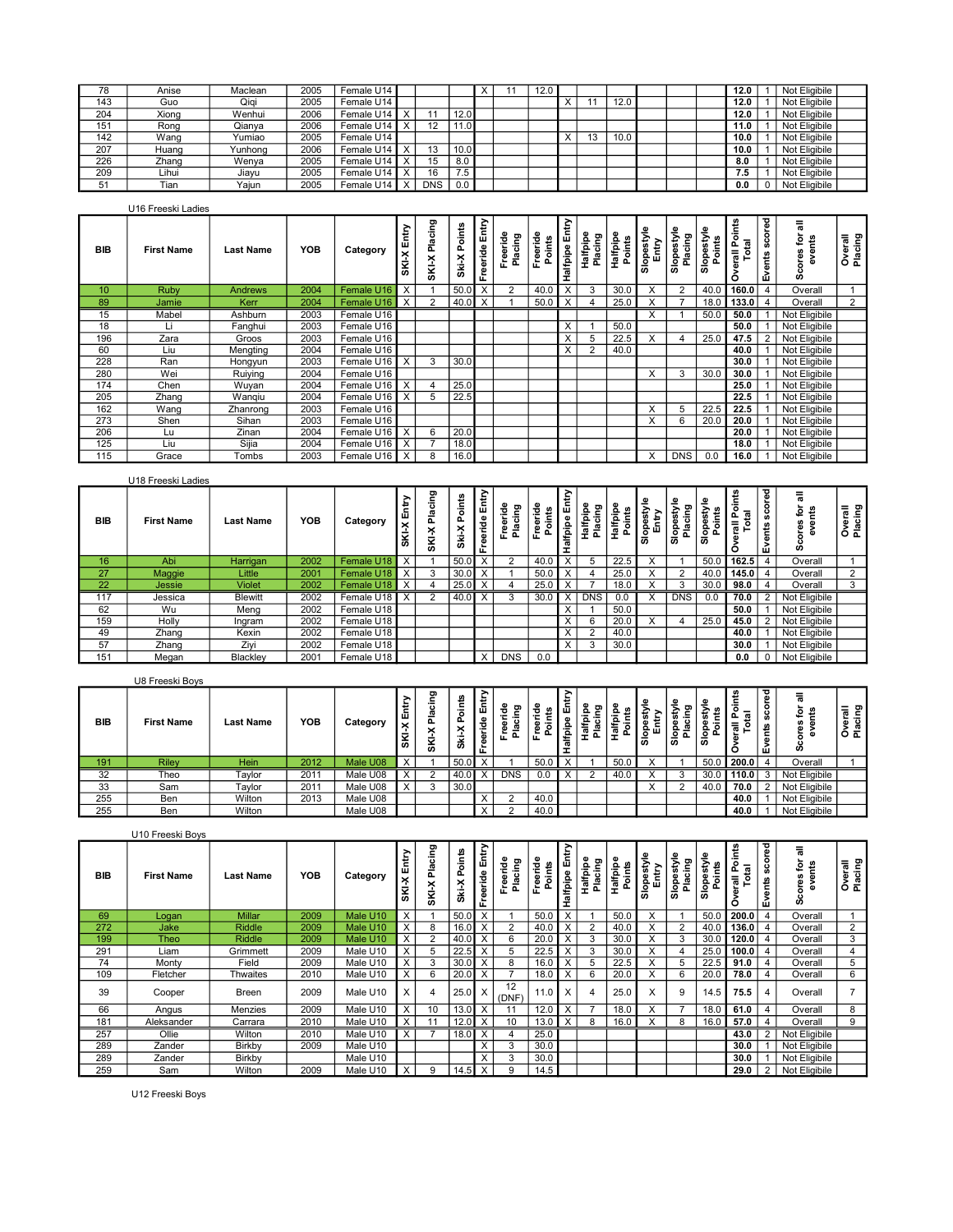| <b>BIB</b>   | <b>First Name</b> | <b>Last Name</b> | <b>YOB</b> | Category | Entry<br><b>X-DIS</b>   | Placing<br>SKI-X | Points<br>Ski-X | Freeride Entry | Freeride<br>Placing | Freeride<br>Points | Halfpipe Entry          | Halfpipe<br>Placing | Halfpipe<br>Points | <b>Slopestyle</b><br>Entry | Slopestyle<br>Placing | ڡِ<br>Slopestyl<br>Points | verall Points<br>Total<br>۰ | Events scored | 둖<br>events<br>ݠ<br>Φ<br>ō | Overall<br>Placing |
|--------------|-------------------|------------------|------------|----------|-------------------------|------------------|-----------------|----------------|---------------------|--------------------|-------------------------|---------------------|--------------------|----------------------------|-----------------------|---------------------------|-----------------------------|---------------|----------------------------|--------------------|
| 87           | Liam              | <b>Richards</b>  | 2008       | Male U12 | X                       |                  | 18.0            | $\times$       | 5                   | 22.5               | $\overline{\mathsf{x}}$ |                     | 50.0               | X                          |                       | 50.0                      | 140.5                       |               | Overall                    |                    |
| 79           | Joe               | Cookson          | 2007       | Male U12 | X                       | $\overline{2}$   | 40.0            | X              | $\overline{2}$      | 40.0               | $\overline{X}$          | 5                   | 22.5               | X                          | 4                     | 25.0                      | 127.5                       |               | Overall                    | 2                  |
| 300          | Fletcher          | Mcarthur         | 2007       | Male U12 | $\overline{X}$          | 9                | 14.5            |                | 9                   | 14.5               | $\overline{X}$          | 3                   | 30.0               | X                          | 2                     | 40.0                      | 99.0                        |               | Overall                    | 3                  |
| 186          | Luke              | Harrold          | 2008       | Male U12 | $\times$                | 10               | 13.0            | X              |                     | 13.0               | $\overline{\mathsf{x}}$ | $\overline{2}$      | 40.0               | X                          | 3                     | 30.0                      | 96.0                        |               | Overall                    | $\overline{4}$     |
| $25^{\circ}$ | Ryan Aka Rocket   | Coupe            | 2007       | Male U12 | X                       | 5                | 22.5            | X              |                     | 25.0               | $\overline{\mathsf{x}}$ |                     | 18.0               | X                          | 6                     | 20.0                      | 85.5                        |               | Overall                    | 5                  |
| 100          | George            | Reddell          | 2008       | Male U12 | $\overline{\mathsf{x}}$ | 13               | 10.0            |                | 3                   | 30.0               | $\overline{\mathsf{x}}$ | 12                  |                    | X                          | 8                     | 16.0                      | 67.0                        |               | Overall                    | 6                  |
| 281          | Malik             | Boatwright       | 2008       | Male U12 | X                       | 14               | 9.0             | $\times$       | 12                  | 11.0               | $\times$                |                     | 25.0               | X                          | 11                    | 12.0                      | 57.0                        |               | Overall                    | $\overline{7}$     |
| 80           | Charlie           | Hansen           | 2008       | Male U12 | X                       | 12               | 11.0            | X              | 15                  | 8.0                | $\bar{x}$               | 9                   | 14.5               | X                          | 9                     | 14.5                      | 48.0                        |               | Overall                    | 8                  |
| 50           | Bede              | Dawson           | 2008       | Male U12 | X                       | 11               | 12.0            |                | 18                  | 6.5                | X                       | 8                   | 16.0               | X                          | 13                    | 10.0                      | 44.5                        |               | Overall                    | 9                  |
| 107          | Toby              | <b>Thwaites</b>  | 2008       | Male U12 | X                       | 16               | 7.5             | X              | 19                  | 6.0                | $\overline{\mathsf{x}}$ |                     | 12.0               | X                          | 12                    | 11.0                      | 36.5                        |               | Overall                    | 10                 |
| 84           | Aiden             | Fitzpatrick      | 2007       | Male U12 | X                       |                  | 25.0            | $\times$       |                     | 50.0               |                         |                     |                    |                            |                       |                           | 75.0                        |               | Not Eligibile              |                    |
| 35           | Kazuma            | Saka             | 2008       | Male U12 | $\overline{\mathsf{x}}$ |                  | 50.0            | $\times$       | 11                  | 12.0               |                         |                     |                    |                            |                       |                           | 62.0                        |               | Not Eligibile              |                    |
| 254          | Benjamin          | Sinclair         | 2007       | Male U12 | X                       | 6                | 20.0            | X              |                     | 18.0               |                         |                     |                    | X                          | 5                     | 22.5                      | 60.5                        |               | Not Eligibile              |                    |
| 95           | Seb               | Small            | 2007       | Male U12 | X                       | 3                | 30.0            | $\times$       | 8                   | 16.0               |                         |                     |                    |                            |                       |                           | 46.0                        |               | Not Eligibile              |                    |
| 67           | George            | Menzies          | 2007       | Male U12 | X                       | 8                | 16.0            | $\times$       | 16                  | 7.5                | $\times$                | 10                  | 13.0               | X                          | <b>DNS</b>            | 0.0                       | 36.5                        | 3             | Not Eligibile              |                    |
| 55           | Ben               | Campbell         | 2007       | Male U12 |                         |                  |                 | X              | 14                  | 9.0                |                         |                     |                    | X                          |                       | 18.0                      | 27.0                        |               | Not Eligibile              |                    |
| 81           | Jacob             | Toomey           | 2008       | Male U12 |                         |                  |                 | $\times$       | 17                  | 7.0                | $\overline{\mathsf{x}}$ | 6                   | 20.0               |                            |                       |                           | 27.0                        |               | Not Eligibile              |                    |
| 43           | Dylan             | Brown            | 2008       | Male U12 |                         |                  |                 | $\times$       | 6                   | 20.0               |                         |                     |                    |                            |                       |                           | 20.0                        |               | Not Eligibile              |                    |
| 125          | George            | Campbell         | 2007       | Male U12 |                         |                  |                 | X              | 20                  | 5.5                |                         |                     |                    | X                          | 10                    | 13.0                      | 18.5                        |               | Not Eligibile              |                    |
| 156          | Henry             | Hiatt            | 2007       | Male U12 | X                       | 15               | 8.0             | $\times$       | 21                  | 5.0                | $\times$                | <b>DNS</b>          | 0.0                | X                          | <b>DNS</b>            | 0.0                       | 13.0                        |               | Not Eligibile              |                    |
| 70           | Bayley            | Mcdonald         | 2007       | Male U12 |                         |                  |                 | X              | 13                  | 10 <sub>c</sub>    |                         |                     |                    |                            |                       |                           | 10.0                        |               | Not Eligibile              |                    |
| 70           | Bavley            | McDonald         |            | Male U12 |                         |                  |                 | X              | 13                  | 10.0               |                         |                     |                    |                            |                       |                           | 10.0                        |               | Not Eligibile              |                    |

|                 | U14 Freeski Boys  |                      |      |                       |                           |                |              |                         |                     |                    |                         |                     |                           |                         |                       |                      |                                |                |                      |                    |
|-----------------|-------------------|----------------------|------|-----------------------|---------------------------|----------------|--------------|-------------------------|---------------------|--------------------|-------------------------|---------------------|---------------------------|-------------------------|-----------------------|----------------------|--------------------------------|----------------|----------------------|--------------------|
| <b>BIB</b>      | <b>First Name</b> | <b>Last Name</b>     | YOB  | Category              | Entry<br><b>X-NS</b>      | SKI-X Placing  | Ski-X Points | Freeride Entry          | Freeride<br>Placing | Freeride<br>Points | Halfpipe Entry          | Halfpipe<br>Placing | <b>Halfpipe</b><br>Points | Slopestyle<br>Entry     | Slopestyle<br>Placing | Slopestyle<br>Points | <b>Overall Points</b><br>Total | Events scored  | Scores for<br>events | Overall<br>Placing |
| 44              | Harper            | <b>Souness</b>       | 2005 | Male U14              | $\overline{\mathsf{x}}$   | 6              | 20.0         | $\overline{x}$          | 5                   | 22.5               | $\overline{\mathsf{x}}$ | 3                   | 30.0                      | X                       | 2                     | 40.0                 | 112.5                          | $\overline{4}$ | Overall              | 1                  |
| 169             | Finley            | <b>Melville Ives</b> | 2006 | Male U14              | $\overline{\mathsf{x}}$   | 14             | 9.0          | X                       | 6                   | 20.0               | X                       | $\overline{2}$      | 40.0                      | $\overline{\mathsf{x}}$ | $\overline{3}$        | 30.0                 | 99.0                           | $\overline{4}$ | Overal               | $\overline{2}$     |
| 54              | Jacob             | Field                | 2005 | Male U14              | $\times$                  | 3              | 30.0         | X                       | $\overline{4}$      | 25.0               | х                       | $\overline{7}$      | 18.0                      | X                       | 8                     | 16.0                 | 89.0                           | $\overline{4}$ | Overall              | 3                  |
| 278             | Obie              | Simper               | 2006 | Male U14              | $\overline{\mathsf{x}}$   | $\overline{8}$ | 16.0         | $\overline{\mathsf{x}}$ | -1                  | 50.0               | $\overline{\mathsf{x}}$ | 8                   | 16.0                      | $\overline{X}$          | 18                    | 6.5                  | 88.5                           | $\overline{4}$ | Overall              | $\overline{4}$     |
| 185             | Ethan             | Mclean               | 2006 | Male U14              | $\overline{\mathsf{x}}$   | $\mathbf{1}$   | 50.0         | X                       | 13                  | 10.0               | X                       | 15                  | 8.0                       | X                       | $\overline{7}$        | 18.0                 | 86.0                           | $\overline{4}$ | Overall              | 5                  |
| 154             | Sam               | Riddle               | 2005 | Male U14              | $\times$                  | 17             | 7.0          | X                       | 8                   | 16.0               | X                       | 9                   | 14.5                      | X                       | 11                    | 12.0                 | 49.5                           | $\overline{4}$ | Overall              | 6                  |
| 53              | Flynn             | Dawson               | 2006 | Male U14              | $\times$                  | 11             | 12.0         | X                       | 11                  | 12.0               | X                       | 10                  | 13.0                      | X                       | 15                    | 8.0                  | 45.0                           | $\overline{4}$ | Overall              | $\overline{7}$     |
| 92              | Jack              | Smillie              | 2006 | Male U14              | $\times$                  | 20             | 5.5          | $\times$                | 15                  | 8.0                | $\times$                | 13                  | 10.0                      | $\times$                | 19                    | 6.0                  | 29.5                           | $\overline{4}$ | Overall              | 8                  |
| 61              | Gustav            | Legnavsky            | 2005 | Male U14              | $\mathsf{X}$              | <b>DNS</b>     | 0.0          | $\times$                | $\overline{2}$      | 40.0 X             |                         | $\overline{1}$      | 50.0                      | X                       | $\overline{1}$        | 50.0                 | 140.0                          |                | 3   Not Eligibile    |                    |
| 17              | Joey              | <b>Elliss</b>        | 2006 | Male U14              | $\boldsymbol{\mathsf{x}}$ | 9              | 14.5         | X                       | <b>DNS</b>          | 0.0                | X                       | 6                   | 20.0                      | X                       | $\overline{4}$        | 25.0                 | 59.5                           | 3 I            | Not Eligibile        |                    |
| 20              | Oskar             | Schulz               | 2005 | Male U14              | $\overline{\mathsf{x}}$   | $\overline{4}$ | 25.0         |                         | <b>DNS</b>          | 0.0                | $\overline{\mathsf{x}}$ | 16                  | 7.5                       | $\overline{\mathsf{x}}$ | 5                     | 22.5                 | 55.0                           |                | 3 Not Eligibile      |                    |
| 298             | Ferguson          | Mcarthur             | 2006 | Male U14              | X                         | 2              | 40.0         | X                       | <b>DNS</b>          | 0.0                | Х                       | 19                  | 6.0                       | X                       | <b>DNS</b>            | 0.0                  | 46.0                           |                | 2 Not Eligibile      |                    |
| $\overline{72}$ | Will              | Cookson              | 2005 | Male U14              | $\times$                  | 15             | 8.0          | X                       | 9                   | 14.5               |                         |                     |                           | X                       | 10                    | 13.0                 | 35.5                           |                | 3 Not Eligibile      |                    |
| 141             | Benjamin          | Pujol                | 2005 | Male U14              | $\times$                  | 13             | 10.0         |                         |                     |                    | X                       | 11                  | 12.0                      | X                       | 13                    | 10 <sub>c</sub>      | 32.0                           | 3              | Not Eligibile        |                    |
| 51              | Jem               | Curtis               | 2005 | Male U14              | $\times$                  | 10             | 13.0         | X                       |                     | 18.0               |                         |                     |                           |                         |                       |                      | 31.0                           | 2              | Not Eligibile        |                    |
| 209             | Austin            | Watts                | 2005 | Male U14              |                           |                |              |                         |                     |                    | $\times$                | 12                  | 11.0                      | X                       | 6                     | 20.0                 | 31.0                           | 2 <sup>1</sup> | Not Eligibile        |                    |
| 246             | Thomas            | Benson               | 2005 | Male U14              |                           |                |              | X                       | 3                   | 30.0               |                         |                     |                           |                         |                       |                      | 30.0                           | 1 <sup>1</sup> | Not Eligibile        |                    |
| 23              | Yan               | Jiabao               | 2005 | Male U14              |                           |                |              |                         |                     |                    | $\overline{X}$          | $\overline{4}$      | 25.0                      |                         |                       |                      | 25.0                           |                | Not Eligibile        |                    |
| 30              | Izak              | Derik-Westaway       | 2005 | Male U14              | X                         | 5              | 22.5         |                         |                     |                    |                         |                     |                           |                         |                       |                      | 22.5                           |                | Not Eligibile        |                    |
| 63              | Sona              | Junyi                | 2002 | Male U14              |                           |                |              |                         |                     |                    | X                       | 5                   | 22.5                      |                         |                       |                      | 22.5                           |                | Not Eligibile        |                    |
| 52              | Casper            | Rifkov               | 2005 | Male U14              |                           |                |              | X                       | 10                  | 13.0               | X                       | 14                  | 9.0                       | X                       | <b>DNS</b>            | 0.0                  | 22.0                           | 2              | Not Eligibile        |                    |
| 256             | Lennox            | Dulieu               | 2006 | Male U14              | $\times$                  | 18             | 6.5          | X                       | 16                  | 7.5                |                         |                     |                           | X                       | 16                    | 7.5                  | 21.5                           | 3 I            | Not Eligibile        |                    |
| 88              | Lincoln           | Reddell              | 2005 | Male U14              | $\overline{\mathsf{x}}$   | 12             | 11.0         | X                       | 14                  | 9.0                |                         |                     |                           | X                       | <b>DNS</b>            | 0.0                  | 20.0                           | $\overline{2}$ | Not Eligibile        |                    |
| 75              | Samuel            | Muir                 | 2006 | Male U14              | $\overline{\mathsf{x}}$   | 16             | 7.5          | $\overline{\mathsf{x}}$ | 12                  | 11.0               |                         |                     |                           |                         |                       |                      | 18.5                           | 2              | Not Eligibile        |                    |
| 56              | Sam               | Pratt                | 2006 | Male U14              | $\times$                  | $\overline{7}$ | 18.0         |                         |                     |                    |                         |                     |                           |                         |                       |                      | 18.0                           | $\mathbf{1}$   | Not Eligibile        |                    |
| 282             | Josh              | Bonnar               | 2005 | Male U14              | $\times$                  | 19             | 6.0          |                         |                     |                    |                         |                     |                           | X                       | 12                    | 11.0                 | 17.0                           | 2 <sup>1</sup> | Not Eligibile        |                    |
| $\overline{4}$  | Zaryd             | Shaw                 | 2005 | Male U14              |                           |                |              |                         |                     |                    |                         |                     |                           | X                       | 9                     | 14.5                 | 14.5                           | 1 <sup>1</sup> | Not Eligibile        |                    |
| 174             | Ted               | Coutts               | 2006 | Male U14              |                           |                |              |                         |                     |                    |                         |                     |                           | X                       | 14                    | 9.0                  | 9.0                            |                | Not Eligibile        |                    |
| 271             | He                | Jinbo                | 2005 | Male U14              |                           |                |              |                         |                     |                    |                         |                     |                           | X                       | 17                    | 7.0                  | 7.0                            |                | Not Eligibile        |                    |
| $\overline{2}$  | Su                | Shuaibing            | 2006 | Male U14              |                           |                |              |                         |                     |                    | $\overline{\mathsf{x}}$ | 17                  | 7.0                       |                         |                       |                      | 7.0                            |                | Not Eligibile        |                    |
| 180             | Wang              | Zilong               | 2006 | Male $\overline{U14}$ |                           |                |              |                         |                     |                    | X                       | 18                  | 6.5                       |                         |                       |                      | 6.5                            |                | Not Eligibile        |                    |
| 101             | Liu               | Mengjie              | 2006 | Male U14              | $\times$                  | 21             | 5.0          |                         |                     |                    |                         |                     |                           |                         |                       |                      | 5.0                            | 1 I            | Not Eligibile        |                    |
| 208             | Cai               | Jian                 | 2005 | Male U14              | $\boldsymbol{\mathsf{X}}$ | 22             | 4.5          |                         |                     |                    |                         |                     |                           |                         |                       |                      | 4.5                            |                | Not Eligibile        |                    |
| 176             | Huang             | Yi                   | 2006 | Male U14              | X                         | 23<br>(DNF)    | 4.0          |                         |                     |                    |                         |                     |                           |                         |                       |                      | 4.0                            |                | Not Eligibile        |                    |
| 176             | <b>Bradley</b>    | Gendall              | 2005 | Male U14              |                           |                |              | X                       | <b>DNS</b>          | 0.0                |                         |                     |                           |                         |                       |                      | 0.0                            | 0              | Not Eligibile        |                    |
| 207             | Hamish            | <b>Barlow</b>        | 2006 | Male U14              |                           |                |              |                         |                     |                    | Χ                       | DNS                 | 0.0                       | X                       | <b>DNS</b>            | 0.0                  | 0.0                            | $\Omega$       | Not Eligibile        |                    |
| 178             | Zhang             | Hua                  | 2006 | Male U14              | X                         | <b>DNS</b>     | 0.0          |                         |                     |                    |                         |                     |                           |                         |                       |                      | 0.0                            | $0-1$          | Not Eligibile        |                    |
| 206             | Hugo              | Johnson              | 2006 | Male U14              |                           |                |              |                         |                     |                    |                         |                     |                           | X                       | <b>DNS</b>            | 0.0                  | 0.0                            |                | 0   Not Eligibile    |                    |

|            | U16 Freeski Boys  |                  |            |          |                                 |                     |                                      |                           |                       |         |              |                               |             |                     |                      |                                 |                                                   |                            |                 |                                     |  |
|------------|-------------------|------------------|------------|----------|---------------------------------|---------------------|--------------------------------------|---------------------------|-----------------------|---------|--------------|-------------------------------|-------------|---------------------|----------------------|---------------------------------|---------------------------------------------------|----------------------------|-----------------|-------------------------------------|--|
| <b>BIB</b> | <b>First Name</b> | <b>Last Name</b> | <b>YOB</b> | Category | ><br>Entr <sub>.</sub><br>SKI-X | cing<br>흢<br>×<br>Š | oints<br>௨<br>$\checkmark$<br>×<br>ä | Ē<br>щ<br>eride<br>a<br>՟ | œ<br>g<br>곧<br>흢<br>ω | ā<br>L. | alfpipe<br>ᅩ | o<br><b>Halfpip</b><br>≔<br>흢 | Talfpi<br>ā | ىت<br>€<br>용面<br>ه. | Slopestyl<br>Placing | ង្គឺ ឌ្<br>ō<br>. ਰੋ<br>흡운<br>ഗ | ∸<br>횥<br>$\overline{a}$<br>∸<br>$\overline{a}$ . | 8<br>৯<br>္တ<br>vents<br>ш | ی ج<br>exe<br>ጡ | ្រុក ក្នុ<br>$\mathbf c$<br>Ф<br>종훕 |  |
| 19         | Luca              | Harrington       | 2004       | Male U16 | X                               |                     | 40.OI                                |                           |                       | 18.0    | $\sqrt{}$    |                               | 50.0        |                     |                      | 50.0                            | 158.0                                             |                            | Overall         |                                     |  |
| 190<br>L   | Max               | Mcdonald         | 2004       | Male U16 | X                               |                     | 50.0                                 |                           |                       | 30.0    | $\sqrt{}$    |                               | 25.0        | $\checkmark$        | $\mathcal{D}$        | 40.0                            | 145.0                                             |                            | Overall         |                                     |  |
| 183        | Harry             | Cookson          | 2003       | Male U16 | X                               | 11                  | 12.0                                 |                           |                       | 50.0    | $\lambda$    |                               | 18.0        | $\checkmark$        | 6                    | 20.0                            | 100.0                                             |                            | Overall         |                                     |  |
| 138        | Tom               | Freeman          | 2004       | Male U16 | X                               |                     | 20.0                                 |                           |                       | 40.0    | $\sqrt{}$    | 9                             | 14.5        | $\lambda$           | 9                    | 14.5                            | 89.0                                              |                            | Overall         |                                     |  |
| 65         | Angus             | Falconer         | 2004       | Male U16 | $\overline{\mathsf{v}}$         |                     | 25.0                                 |                           |                       | 20.0    | $\sqrt{}$    | 6                             | 20.0        | $\sqrt{ }$          | 5                    | 22.5                            | 87.5                                              |                            | Overall         |                                     |  |
| 25         | Connor            | Addis            | 2003       | Male U16 | $\mathbf{v}$                    |                     | 22.5                                 |                           | 8 (NS)                | 16.0    | $\checkmark$ | 8                             | 16.0        | $\checkmark$        | 3                    | 30.0                            | 84.5                                              |                            | Overall         |                                     |  |
| 253        | Hugo              | Smith            | 2004       | Male U16 | X                               |                     | 18.0 <sub>1</sub>                    |                           |                       | 25.0    |              | 10                            | 13.0        |                     |                      | 25.0                            | 81.0                                              |                            | Overall         |                                     |  |